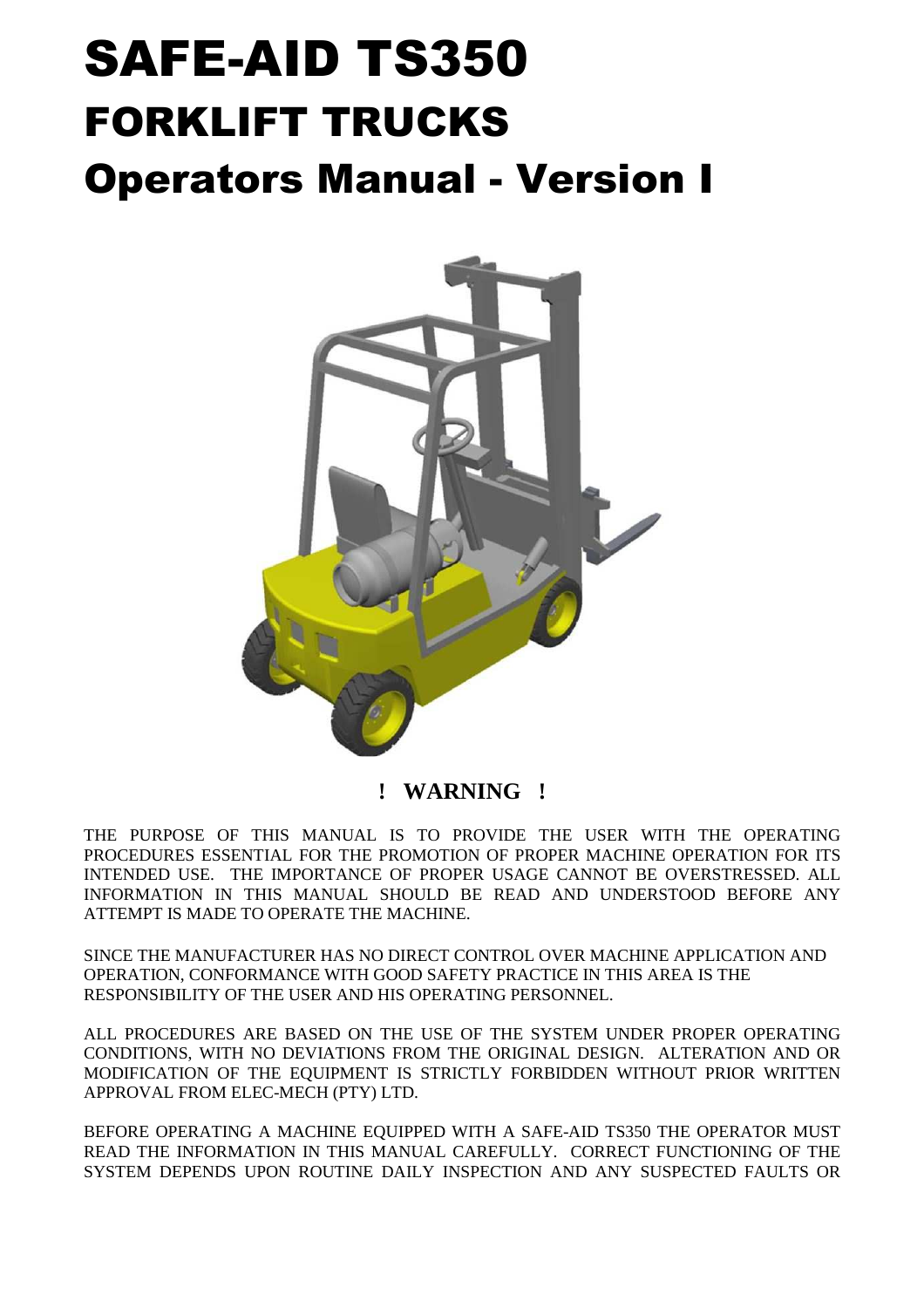### APPARENT DAMAGE SHOULD BE IMMEDIATELY REPORTED TO THE RESPONSIBLE PERSON BEFORE USING THE MACHINE.

### **Contents**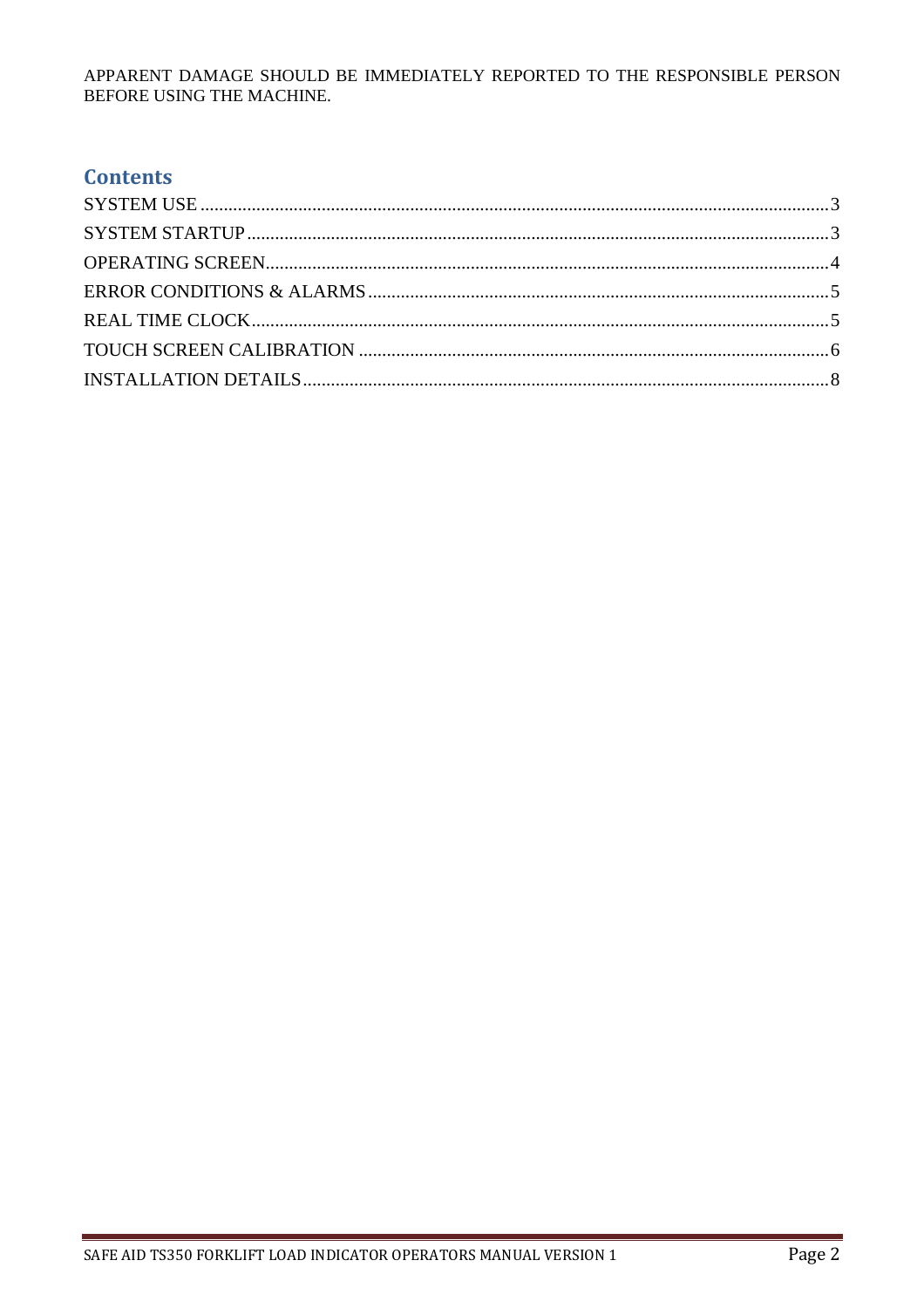### **SYSTEM USE**

The Safe-Aid TS350 unit is designed with ease of operation in mind. The system goes directly into its normal operating/monitoring screen requiring no input from the operator unless a tare load is required. All inputs to the system are done by the operator via the touch screen including the buzzer override function and momentary bypass (if applicable). The touch screen is sensitive to touch therefore it is **not** necessary to **push hard** on the screen (if touch screen does not work or selects incorrectly see Touch Screen Calibration).



### **SYSTEM STARTUP**

The TS350 display unit will automatically power up when the machine is switched on and the buzzer will sound once.

The system will run a CRC (cyclic redundancy check) to make sure that all raw data is correct.

Once the system has completed the CRC the buzzer will sound again and a set of internal diagnostics (watchdogs) will be utilised to verify that all inputs and outputs are working correctly.

At this point screen calibration can be done if required (see Screen Calibration for process).

This screen displays the display serial number as well as the firmware version:

- S/N CLSS serial number
- Version Firmware Version



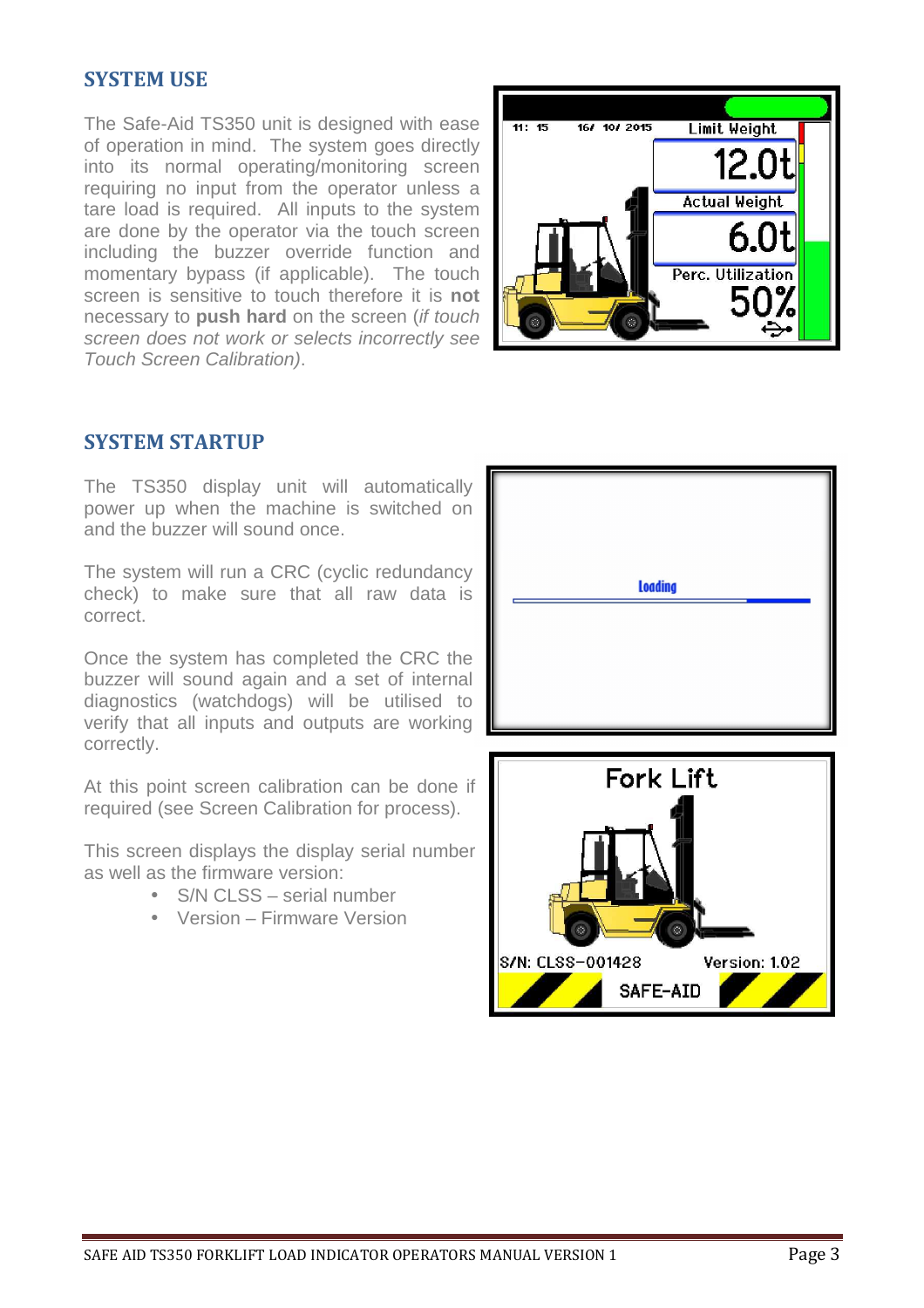### **OPERATING SCREEN**

All the system information can be viewed from here including all the set parameters.

### **In operating mode, you can see all the current parameters.**

**Actual Weight:** This is the load on the machine at the present moment. If the green light on the top of the screen and the Actual Weight are flashing it is a tare load.



**The Tare** is activated by pressing directly on the Actual Load then the Actual Weight will be zeroed allowing for a reading excluding the original weight. The original weight (gross) is still taken into account when calculating the percentage of utilisation therefore the TS350 will still give the correct 90% and 100% warnings. Once pressed the Actual Load will flash showing no value, only 0,0t and the GREEN block will flash intermittently. If a load is now lifted, only the new load lifted will be displayed excluding the original tare load. To return to the gross load, press the Actual Load again, it will stop flashing and the gross load will be displayed.



**Limit Weight:** This is the maximum permitted load as stipulated by the manufacturer. This load is programmed on installation of the system and is normally stipulated with the load in the centre of the forks.

**% Utilisation:** Percentage utilisation is the percentage of the limit weight used by the actual load.

**Utilisation Bar:** The percentage utilisation is also displayed graphically by a bar graph, going from green (0% - 89%), then amber (90% -

 $11: 15$ 16/ 10/ 2015 **Limit Weight** 100% Loading **Actual Weight** Perc. Utilization

99%) and finally red (100% and above) increasing incrementally with the percentage utilisation.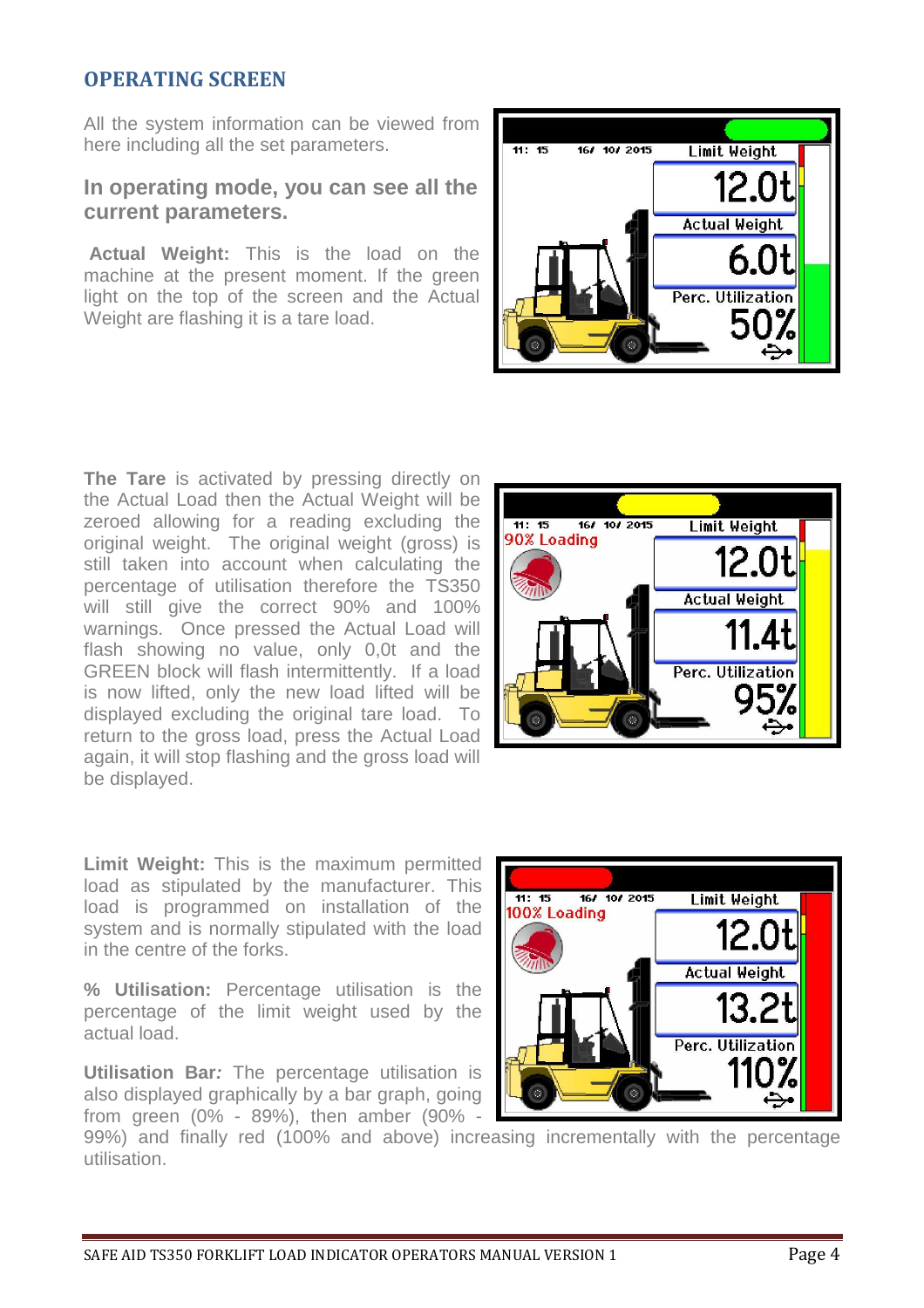**The buzzer or buzzer override** which is located at the **top left** of the screen above the machine graphic – the buzzer symbol will only appear 5 seconds after the error occurs; when the buzzer override is pressed, a red cross will be placed through the picture of the buzzer and the buzzer will shut off. The buzzer override is needed for each alarm condition i.e. if one error has been overridden and another error occurs the buzzer will sound again.



### **ERROR CONDITIONS & ALARMS**

The TS350 system will alert the operator to the following conditions:

- 90% Loading
- $\bullet$   $\geq$  100% Loading
- Transducer Error

**90% Loading** - when the actual load is greater than or equal to the Limit weight

**100% Loading** – when the actual load is greater than or equal to occurs

**Transducer Error** – Pressure transducer faulty or damaged cable







### **REAL TIME CLOCK**

The TS350 system has an internal real time clock which displays date a time on the main running screen in the top left hand corner. It is imperative that the date and time are correct as the data logging utilises this when errors are logged.

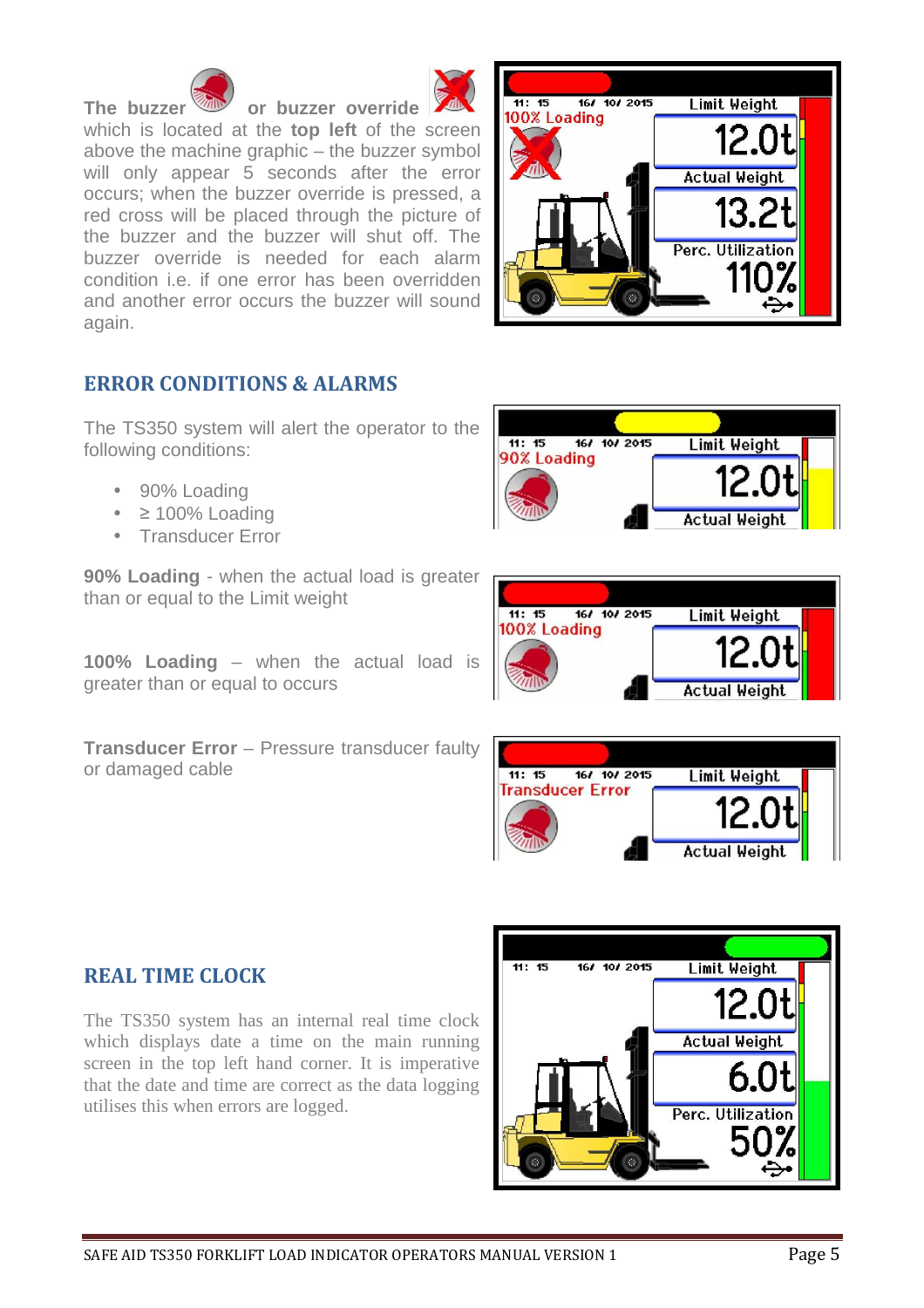### **TOUCH SCREEN CALIBRATION**

**If the screen is not responding correctly to touch, the touch screen may need to be calibrated. Make sure that the Front Facia (Sticker) is in good condition (no dents or damage) as this can affect the touch screen. Replace Front Facia if damaged.** 

Switch the TS350 display power off, power up the TS350 while pressing in the middle of the screen.

While the splash screen is on, keep pressing in the centre of the screen for a full five seconds until the touch calibration is activated and loaded. Immediately lift your finger and follow the on screen instructions.

If the calibration screen has been entered by accident and touch calibration is not necessary, press the **Exit** button without pushing anywhere else on the screen to continue with normal start up procedures.

If the touch screen calibration is required follow the below procedure:

Press and hold finger where the two lines meet inside the small box at the top left hand corner. Calibration works fine when using a finger but for better results use a pen taking care not to press too hard or the screen will be damaged.

Hold finger/pen in this area until prompted to lift. Prompts will then be given for three more touch zones resulting in co-ordinates for all four corners of the screen.

Once calibration is complete the software automatically goes to the working screen.

Fork Lift. Version: 1.02 S/N: CLSS-001428 SAFE-AID



**TS350 Front Facia's are available from the manufacturer at a nominal charge and should be changed as part of a maintenance schedule**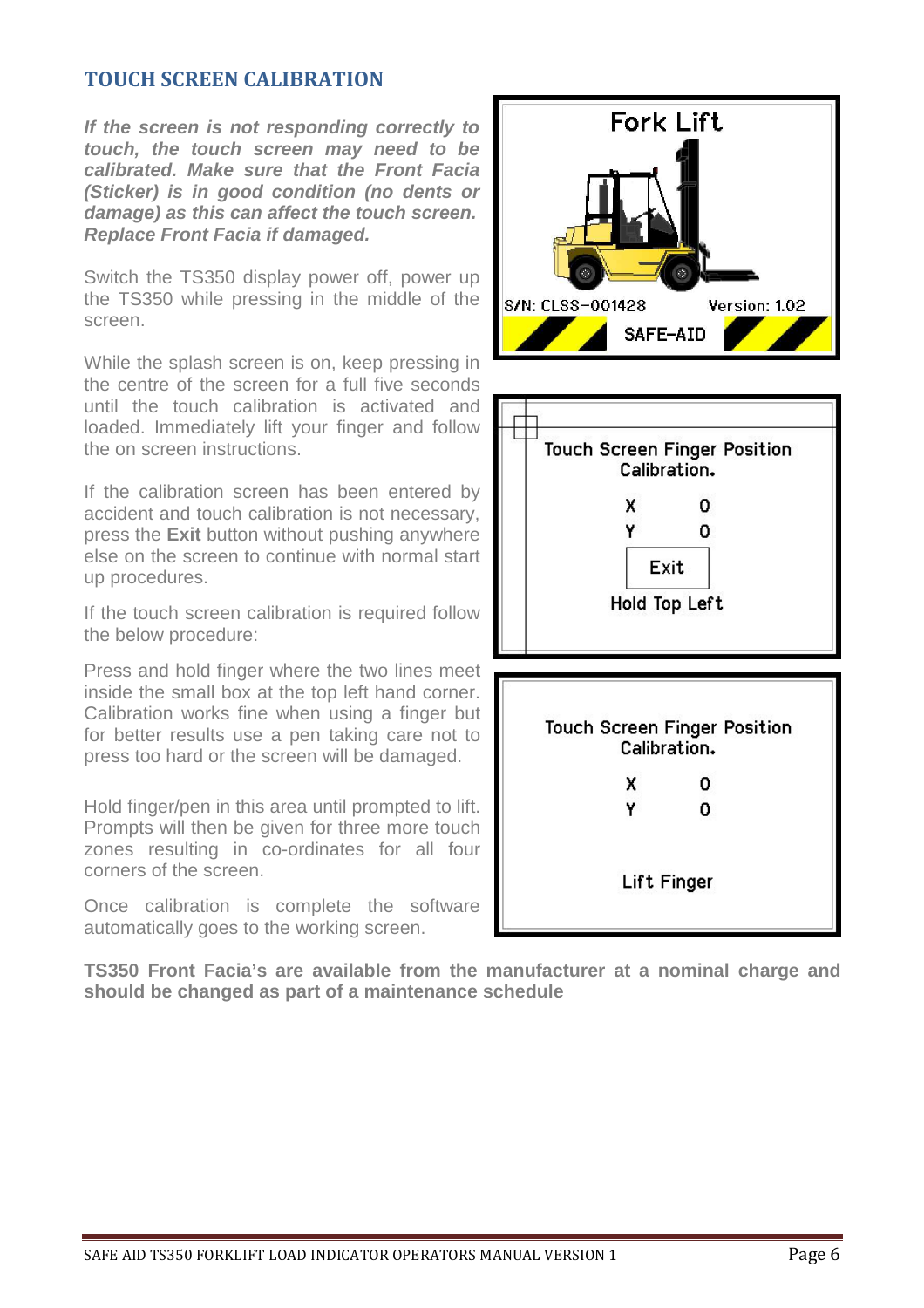# This page is intentionally left blank